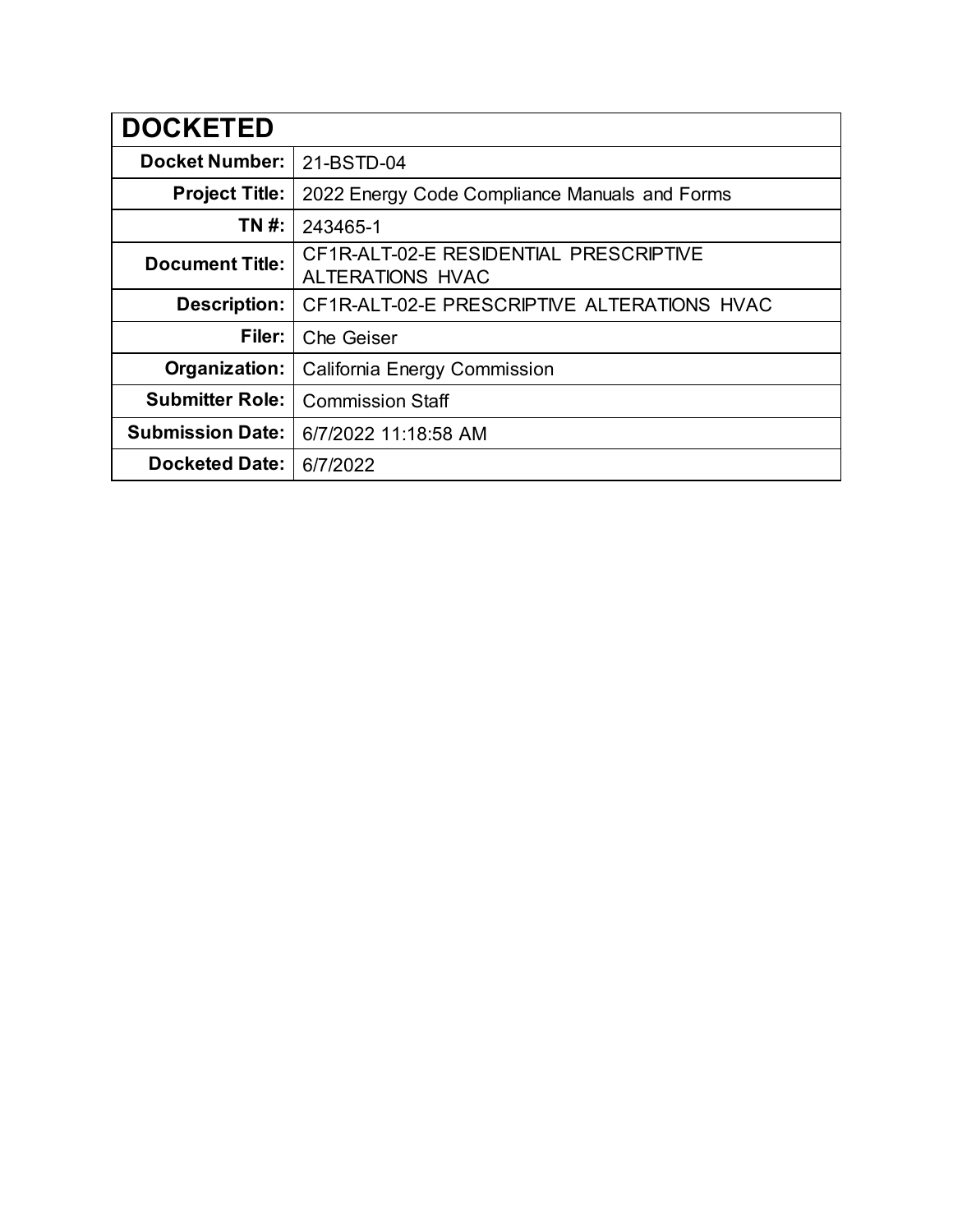

# *SAMPLE FORM – NOT VALID FOR SUBMISSION TO BUILDING DEPARTMENTS*

#### **CERTIFICATE OF COMPLIANCE**

**Note:** This table completed by HERS Registry.

| <b>Project Name:</b>     | Enforcement Agency:             |
|--------------------------|---------------------------------|
| <b>Dwelling Address:</b> | Permit Number:                  |
| City and Zip Code:       | <b>Permit Application Date:</b> |

#### **A. General Information**

CF1R-ALT-02 is applicable to multiple space conditioning systems contained within a single dwelling unit.

| 01 | Project Name:     | 02 |    | Date Prepared:                            |  |
|----|-------------------|----|----|-------------------------------------------|--|
| 03 | Project Location: | 04 |    | <b>Building Type:</b>                     |  |
| 05 | CA City:          |    | 06 | <b>Dwelling Unit Name:</b>                |  |
| 07 | Zip Code:         | 08 |    | Dwelling Unit CFA (ft <sup>2</sup> ):     |  |
| 09 | Climate Zone:     | 10 |    | Number of Space Conditioning (SC) Systems |  |
|    |                   |    |    | in this Dwelling Unit:                    |  |
|    |                   |    |    |                                           |  |
|    |                   |    |    |                                           |  |

#### **B. Space Conditioning (SC) System Information**

| 01                   | 02                                         | 03                                            | 04                                         | 05                                                      | 06                                         | 07                                           | 08                                         | 09                                       | 10                      |
|----------------------|--------------------------------------------|-----------------------------------------------|--------------------------------------------|---------------------------------------------------------|--------------------------------------------|----------------------------------------------|--------------------------------------------|------------------------------------------|-------------------------|
| SC System<br>ID/Name | SC System<br>Description of<br>Area Served | CFA served by<br>this SC System<br>$(ft^2)$ : | Is the SC<br>system a<br>ducted<br>system? | Installing a<br>refrigerant<br>containing<br>component? | Installing new<br>SC system<br>components? | Installing more<br>than 25 feet of<br>ducts? | Installing<br>entirely new<br>duct system? | Installing<br>entirely new SC<br>system? | <b>Alteration Type:</b> |
|                      |                                            |                                               |                                            |                                                         |                                            |                                              |                                            |                                          |                         |
|                      |                                            |                                               |                                            |                                                         |                                            |                                              |                                            |                                          |                         |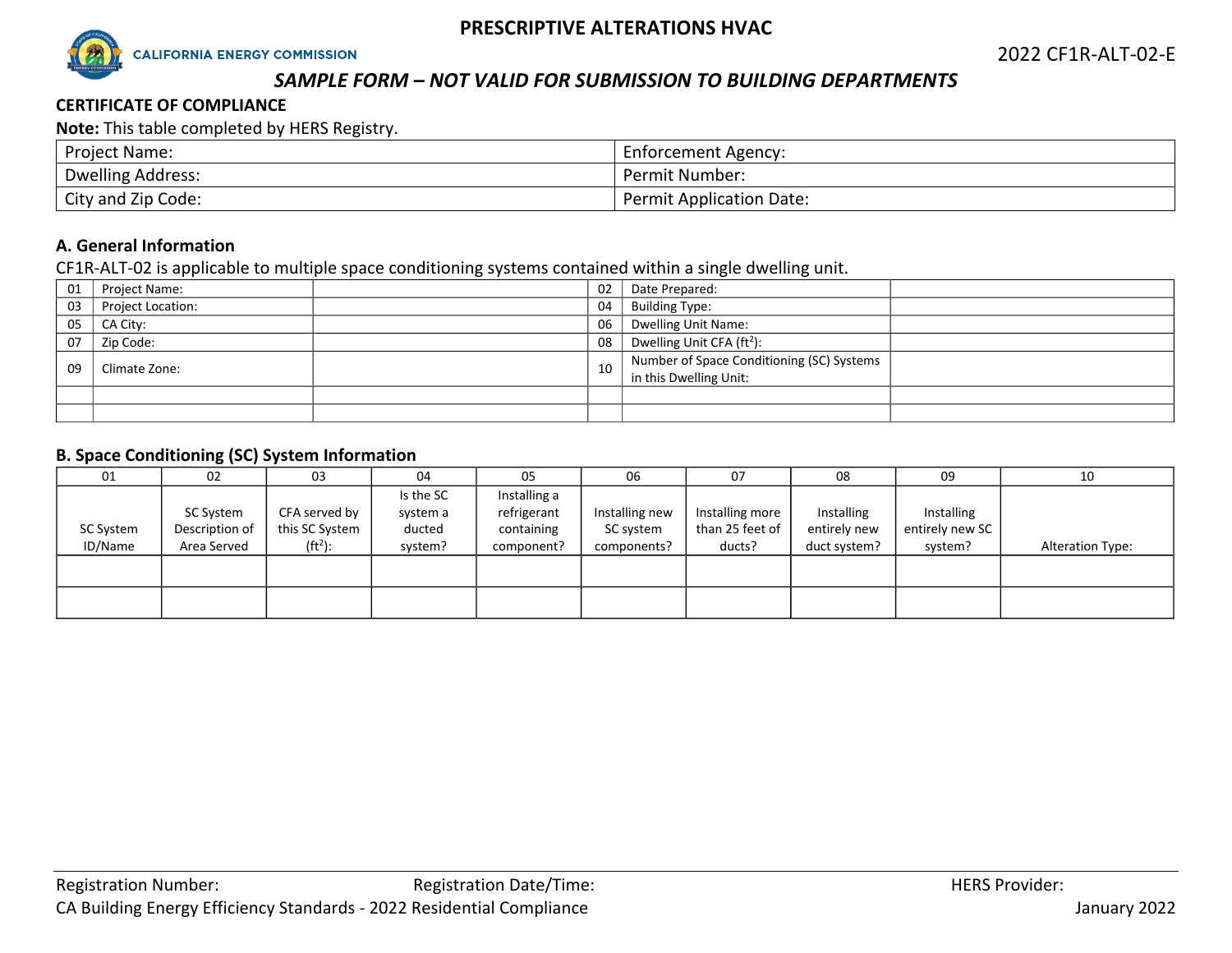

# *SAMPLE FORM – NOT VALID FOR SUBMISSION TO BUILDING DEPARTMENTS*

# **C. Extension of Existing Duct System, Greater Than 25 Feet (Section 150.2(b)1Diib)**

Required Documentation:

CF2R-MCH-01-E - Space Conditioning Systems

-Duct insulation requirement for the new portions of supply-air and return-air ducts or plenums: R-6 (CZ 3, 5-7and R-8 (CZ1,2,4, 8-16).

CF2R & CF3R-MCH-20-H – Duct Leakage Test

-Leakage rate compliance: less than or equal to 10%, or less than or equal to 7% leakage to outside, or seal all accessible leaks

# Exceptions:

Existing duct systems constructed, insulated, or sealed with asbestos are exempt from MCH-20 duct leakage testing requirement

| 01        | 02             | 03       |
|-----------|----------------|----------|
|           | SC System      | Required |
| SC System | Description of | New Duct |
| ID/Name   | Area Served    | R-Value  |
|           |                |          |
|           |                |          |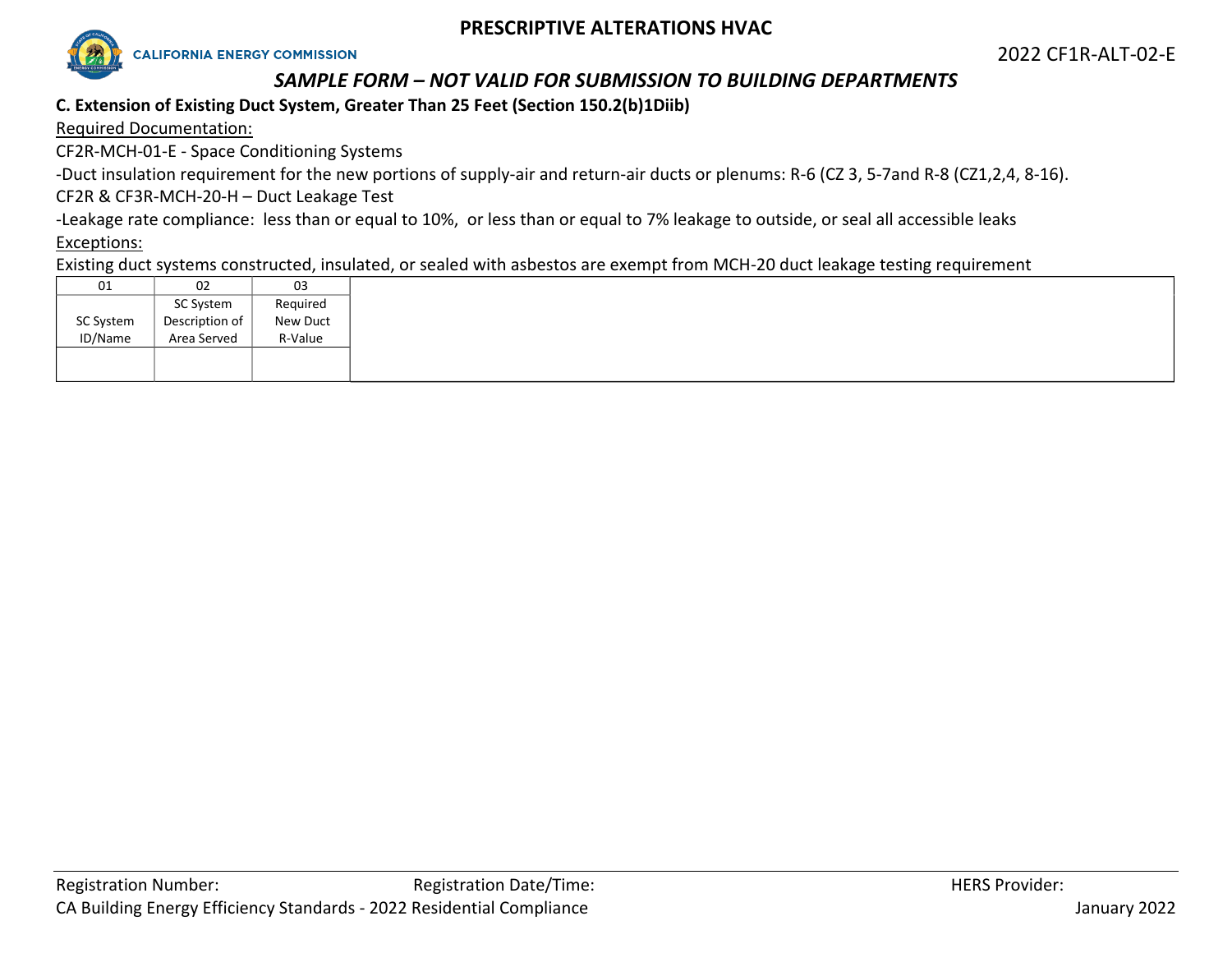

# *SAMPLE FORM – NOT VALID FOR SUBMISSION TO BUILDING DEPARTMENTS*

# **D. Altered Space Conditioning System (Sections 150.2(b)1E and F)**

Required Documentation:

CF2R-MCH-01-E - Space Conditioning Systems

-Duct insulation requirement for the new portions of supply-air and return-air ducts or plenums: R-6 (CZ3, 5-7) and R-8 (CZ1,2,4, 8-16)

CF2R & CF3R-MCH-20-H – Duct Leakage Test required when heating or cooling components are installed in ducted systems, or when more than 25 ft of duct length is replaced.

-Leakage rate compliance: less than or equal to 10%, or less than or equal to 7% leakage to outside or seal all accessible leaks.

CF2R & CF3R-MCH-25-H Refrigerant Charge verification required when refrigerant containing components are installed or altered (applicable in CZ 2, 8-15).

CF2R & CF3R-MCH-23 Airflow Rate greater than or equal to 300 CFM/ton required when MCH-25 is required.

Exceptions:

-Duct systems registered with HERS provider as previously sealed are exempt from MCH-20 Duct Leakage Testing requirements.

-Heating-only systems and Air Handler/Furnace changes do not require verification of Air Flow MCH-23, or Refrigerant Charge MCH-25. -Existing duct systems constructed, insulated, or sealed with asbestos are exempt from MCH-20 Duct Leakage Testing requirements.

| 01                          | 02                                            | 03                        | 04                              | 05                            | 06                                        | 07                        | 08                              | 09                            | 10                                        | 11                             | 12                                | 13                  |
|-----------------------------|-----------------------------------------------|---------------------------|---------------------------------|-------------------------------|-------------------------------------------|---------------------------|---------------------------------|-------------------------------|-------------------------------------------|--------------------------------|-----------------------------------|---------------------|
| <b>SC System</b><br>ID/Name | SC System<br>Description<br>of Area<br>Served | Heating<br>System<br>Type | Altered<br>Heating<br>Component | Heating<br>Efficiency<br>Type | Heating<br>Minimum<br>Efficiency<br>Value | Cooling<br>System<br>Type | Altered<br>Cooling<br>Component | Cooling<br>Efficiency<br>Type | Cooling<br>Minimum<br>Efficiency<br>Value | Required<br>Thermostat<br>Type | New or<br>Replaced<br>Duct Length | New Duct<br>R-Value |
|                             |                                               |                           |                                 |                               |                                           |                           |                                 |                               |                                           |                                |                                   |                     |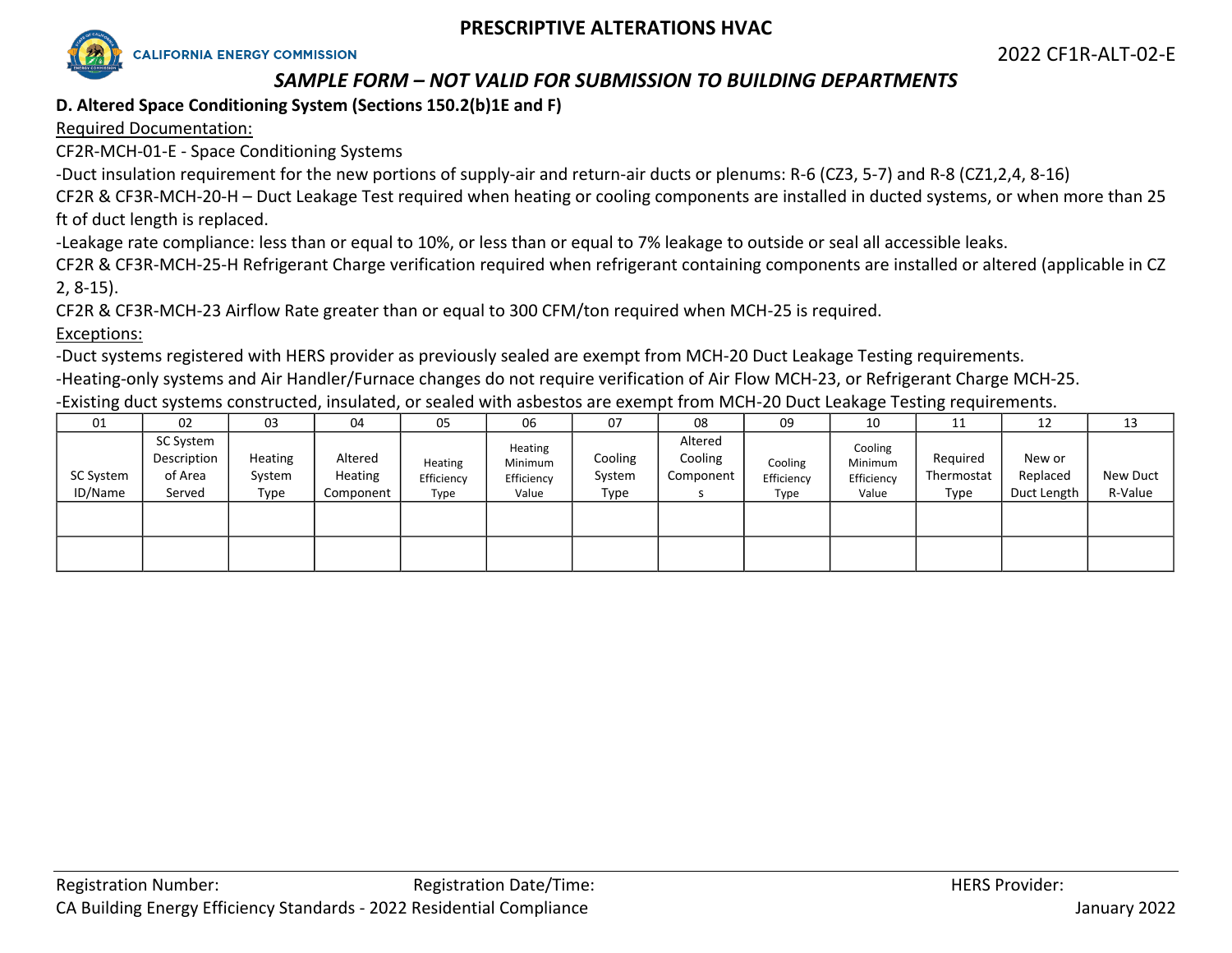

# *SAMPLE FORM – NOT VALID FOR SUBMISSION TO BUILDING DEPARTMENTS*

# **E. Entirely New or Complete Replacement Duct System, with or without Equipment Changeout (Sections 150.2(b)1Diia and 150.2(b)1E, F)**

Required Documentation:

CF2R-MCH-01-E - Space Conditioning Systems

-Duct insulation requirement for the new portions of supply-air and return-air ducts or plenums: R-6 (CZ3,5-7) and R-8 (CZ1,2,4, 8-16)

CF2R & CF3R-MCH-20-H Duct Leakage Test required.

-Leakage rate compliance: less than or equal to 5 percent.

CF2R & CF3R-MCH-22 Fan Efficacy

CF2R & CF3R-MCH-23 Airflow Rate

-Compliance: Fan Efficacy less than or equal to 0.58 W/cfm for non-gas furnaces and 0.45 W/cfm for gas furnaces and System Airflow greater than or equal to 350 cfm/ton.

-Alternative Compliance: CF2R & CF3R-MCH-28 Return Duct Design verification is an alternative to MCH-22 and MCH-23 verification.

CF2R & CF3R-MCH-25-H Refrigerant Charge verification required when refrigerant containing components are installed or altered (applicable in CZ 2, 8-15).

Exceptions:

Heating-only systems are exempt from the 0.58 W/cfm and 350 cfm/ton requirements.

Note:

An "entirely new or complete replacement duct system" means at least 75 percent of the duct system is new duct material, and up to 25 percent may consist of reused parts from the dwelling unit's existing duct system (e.g., registers, grilles, boots, air handler, coil, plenums, duct material) if the reused parts are accessible and can be sealed to prevent leakage

| 01                           | 02                     | 03          | 04                        | 05                    | 06                    | 07          | 08                 | 09                    | 10                    | 11                     | 12       |
|------------------------------|------------------------|-------------|---------------------------|-----------------------|-----------------------|-------------|--------------------|-----------------------|-----------------------|------------------------|----------|
|                              | SC System              |             |                           |                       | Heating               |             |                    |                       | Cooling               |                        |          |
| SC System                    | Description<br>of Area | Heating     | Altered<br><b>Heating</b> | Heating<br>Efficiency | Minimum<br>Efficiency | Cooling     | Altered<br>Cooling | Cooling<br>Efficiency | Minimum<br>Efficiency | Required<br>Thermostat | New Duct |
| Identification or<br>ID/Name | Served                 | System Type | Component                 | Type                  | Value                 | System Type | Components         | Type                  | Value                 | Type                   | R-Value  |
|                              |                        |             |                           |                       |                       |             |                    |                       |                       |                        |          |
|                              |                        |             |                           |                       |                       |             |                    |                       |                       |                        |          |
|                              |                        |             |                           |                       |                       |             |                    |                       |                       |                        |          |
|                              |                        |             |                           |                       |                       |             |                    |                       |                       |                        |          |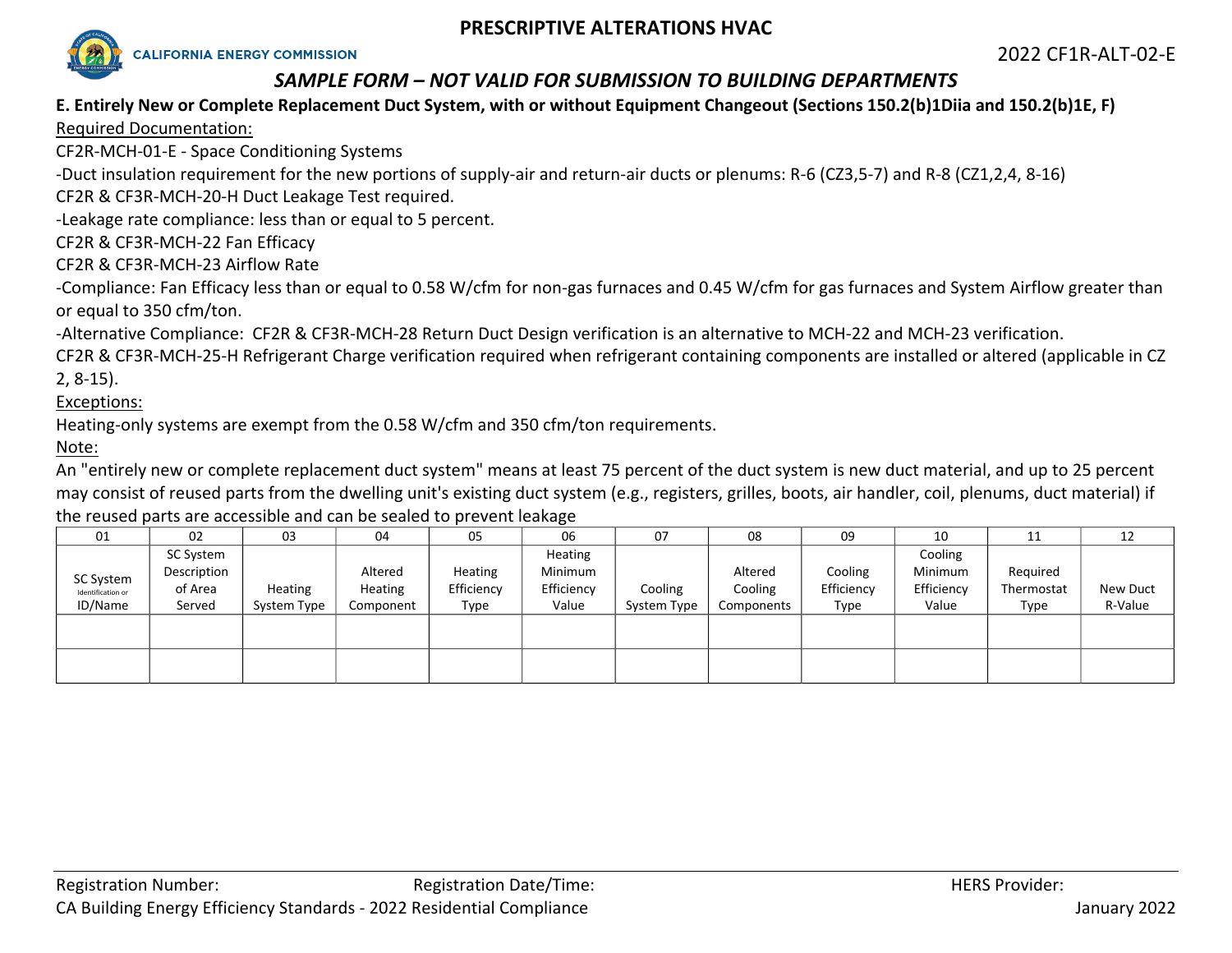

# *SAMPLE FORM – NOT VALID FOR SUBMISSION TO BUILDING DEPARTMENTS*

### **F. Entirely New or Complete Replacement Space Conditioning System (Section 150.2(b)1C)**

Required Documentation:

CF2R-MCH-01-E - Space Conditioning Systems

-Duct insulation requirement for the new portions of supply-air and return-air ducts or plenums: R-6 (CZ3, 5-7) and R-8 (CZ1,2,4, 8-16)

CF2R & CF3R-MCH-20-H Duct Leakage Test required.

-Leakage rate compliance: less than or equal to 5 percent.

CF2R & CF3R-MCH-22 Fan Efficacy

CF2R & CF3R-MCH-23 Airflow Rate

-Compliance: Fan Efficacy less than or equal to 0.58 W/cfm for non-gas furnaces and 0.45 W/cfm for gas furnaces and System Airflow greater than or equal to 350 cfm/ton.

- Alternative Compliance: CF2R & CF3R-MCH-28 Return Duct Design verification is an alternative to MCH-22 and MCH-23 verification.

CF2R & CF3R-MCH-25-H Refrigerant Charge verification required when refrigerant containing components are installed or altered (applicable in CZ 2, 8-15).

Exceptions:

Heating-only systems are exempt from the 0.58 W/cfm and 350 cfm/ton requirements.

Note:

An "entirely new or complete replacement duct system" means at least 75 percent of the duct system is new duct material, and up to 25 percent may consist of reused parts from the dwelling unit's existing duct system (e.g., registers, grilles, boots, air handler, coil, plenums, duct material) if the reused parts are accessible and can be sealed to prevent leakage

| 01                   | 02                                            | 03                     | 04                              | 05                         | 06                                        | 07                     | 08                               | 09                         | 10                                        | 11                             | 12                  |
|----------------------|-----------------------------------------------|------------------------|---------------------------------|----------------------------|-------------------------------------------|------------------------|----------------------------------|----------------------------|-------------------------------------------|--------------------------------|---------------------|
| SC System<br>ID/Name | SC System<br>Description<br>of Area<br>Served | Heating<br>System Type | Altered<br>Heating<br>Component | Heating<br>Efficiency Type | Heating<br>Minimum<br>Efficiency<br>Value | Cooling<br>System Type | Altered<br>Cooling<br>Components | Cooling<br>Efficiency Type | Cooling<br>Minimum<br>Efficiency<br>Value | Required<br>Thermostat<br>Type | New Duct<br>R-Value |
|                      |                                               |                        |                                 |                            |                                           |                        |                                  |                            |                                           |                                |                     |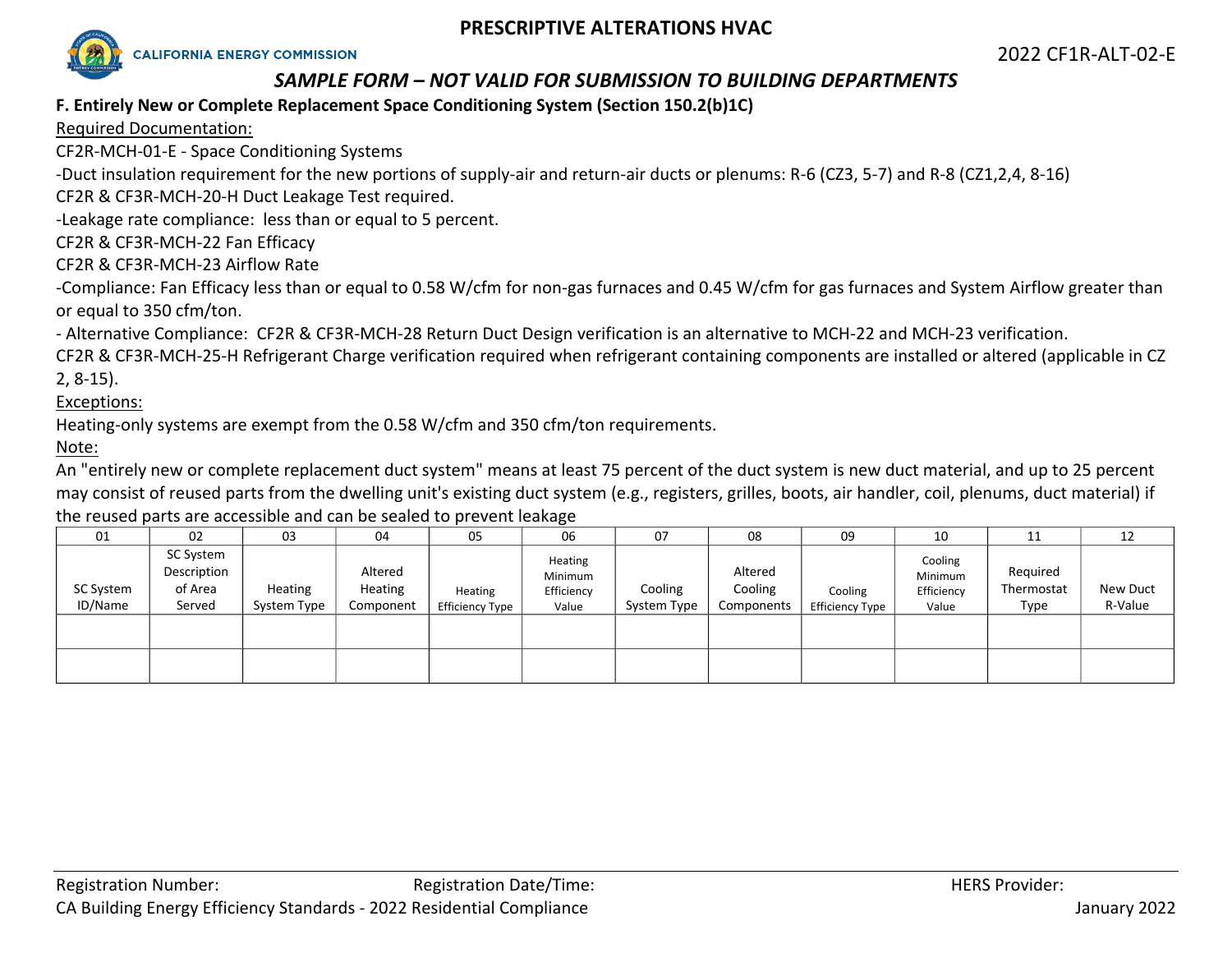

# *SAMPLE FORM – NOT VALID FOR SUBMISSION TO BUILDING DEPARTMENTS*

#### **DOCUMENTATION AUTHOR'S DECLARATION STATEMENT**

1. I certify that this Certificate of Compliance documentation is accurate and complete.

| Documentation Author Name: | Documentation Author Signature:                        |
|----------------------------|--------------------------------------------------------|
|                            |                                                        |
| Company:                   | Date Signed:                                           |
|                            |                                                        |
| Address:                   | CEA/HERS Certification Identification (if applicable): |
|                            |                                                        |
| City/State/Zip:            | Phone:                                                 |
|                            |                                                        |

#### **RESPONSIBLE PERSON'S DECLARATION STATEMENT**

- 2. I certify the following under penalty of perjury, under the laws of the State of California:
	- 1. The information provided on this Certificate of Compliance is true and correct.
	- 2. I am eligible under Division 3 of the Business and Professions Code to accept responsibility for the building design or system design identified on this Certificate of Compliance (responsible designer).
	- 3. The energy features and performance specifications, materials, components, and manufactured devices for the building design or system design identified on this Certificate of Compliance conform to the requirements of Title 24, Part 1 and Part 6 of the California Code of Regulations.
	- 4. The building design features or system design features identified on this Certificate of Compliance are consistent with the information provided on other applicable compliance documents, worksheets, calculations, plans and specifications submitted to the enforcement agency for approval with this building permit application.
	- 5. I understand that a registered copy of this Certificate of Compliance shall be made available with the building permit(s) issued for the building, and made available to the enforcement agency for all applicable inspections, and I will take the necessary steps to accomplish this requirement.
	- 6. I understand that a registered copy of this Certificate of Compliance is required to be included with the documentation the builder provides to the building owner at occupancy, and I will take the necessary steps to accomplish these requirements.

| Responsible Designer Name: | Responsible Designer Signature: |
|----------------------------|---------------------------------|
| Company:                   | Date Signed:                    |
| Address:                   | License:                        |
| City/State/Zip:            | Phone:                          |

For assistance or questions regarding the Energy Standards, contact the Energy Hotline at: 1-800-772-3300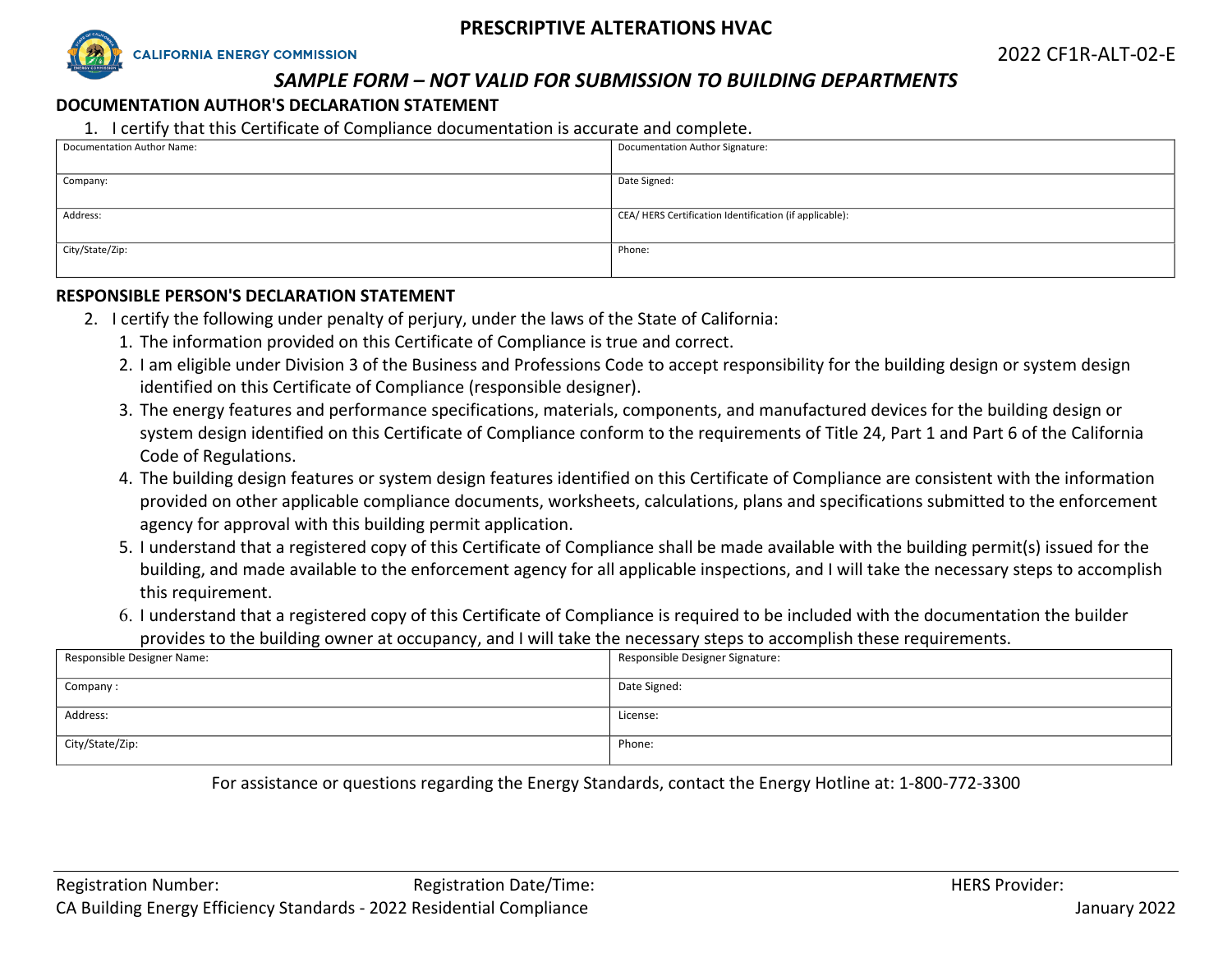| <b>USER</b><br><b>IUCTIONS</b><br>INS <sup>-</sup><br>OMPL<br>' IANC⊾<br>' IFIC<br>∖ ⊣(∖<br>нκ<br>i K<br>$\mathbf{A}$ if<br>- - | 1 K - A<br>.<br>◡∠ |
|---------------------------------------------------------------------------------------------------------------------------------|--------------------|
| Alter<br>: Systems<br>: Conditioning<br><b>Space</b><br>rations to                                                              | 'Page<br>nt.       |

#### **CF1R-ALT-02-E User Instructions**

Minimum requirements for prescriptive HVAC alteration compliance can be found in Building Energy Efficiency Standards Section 150.2(b)1C.

Completing these forms will require that you have the 2022 Reference Appendices for the 2022 Building Energy Efficiency Standards.

When the term CF1R is used, it is referencing the CF1R-ALT-02. Worksheets are identified by their entire name, and subsequently by only the worksheet number, such as CF1R-ENV-02.

Instructions for sections with column numbers and row numbers are given separately.

If any part of the alteration does not comply with the prescriptive requirements, prescriptive compliance fails, and the performance compliance approach must be used.

### **A. General Information**

- 1. Project Name: If the project utilizes a CF1R-ALT-01 (or CF1R-ADD-01), this field will reference the same field on that document for consistency. If not, enter a unique project identifier such as the house number and street name or example: "Jones' Furnace Change out."
- 2. Date Prepared: If the project utilizes a CF1R-ALT-01 (or CF1R-ADD-01), this field will reference the same field on that document for consistency. If not, enter the date of document preparation.
- 3. Project Location: If the project utilizes a CF1R-ALT-01 (or CF1R-ADD-01), this field will reference the same field on that document for consistency. If not, enter the legal street address of property or other applicable identifying information.
- 4. Building Type: If the project utilizes a CF1R-ALT-01 (or CF1R-ADD-01), this field will reference the same field on that document for consistency. If not, this field will automatically default to Single Family.
- 5. CA City: If the project utilizes a CF1R-ALT-01 (or CF1R-ADD-01), this field will reference the same field on that document for consistency. If not, enter the legal city/town of property.
- 6. Dwelling Unit Name: Enter a unique dwelling unit name or any other identifying name that would readily distinguish this dwelling unit from others in this project.
- 7. Zip Code: If the project utilizes a CF1R-ALT-01 (or CF1R-ADD-01), this field will reference the same field on that document for consistency. If not, enter the 5-digit zip code for the project location (used to determine climate zone).
- 8. Dwelling Unit CFA (ft<sup>2</sup>): If the project utilizes a CF1R-ALT-01 (or CF1R-ADD-01), this field will reference the same field on that document for consistency. For one-dwelling projects, this field will equal the conditioned floor area (CFA) on that document. For multi-dwelling projects, this field will sum with other dwelling units to equal the total CFA on that document. If this project does not utilize a CF1R-ALT-01 (or CF1R-ADD-01), enter the conditioned floor area in ft<sup>2</sup> of the project. If multiple systems are being affected, a CFA value will be assigned to each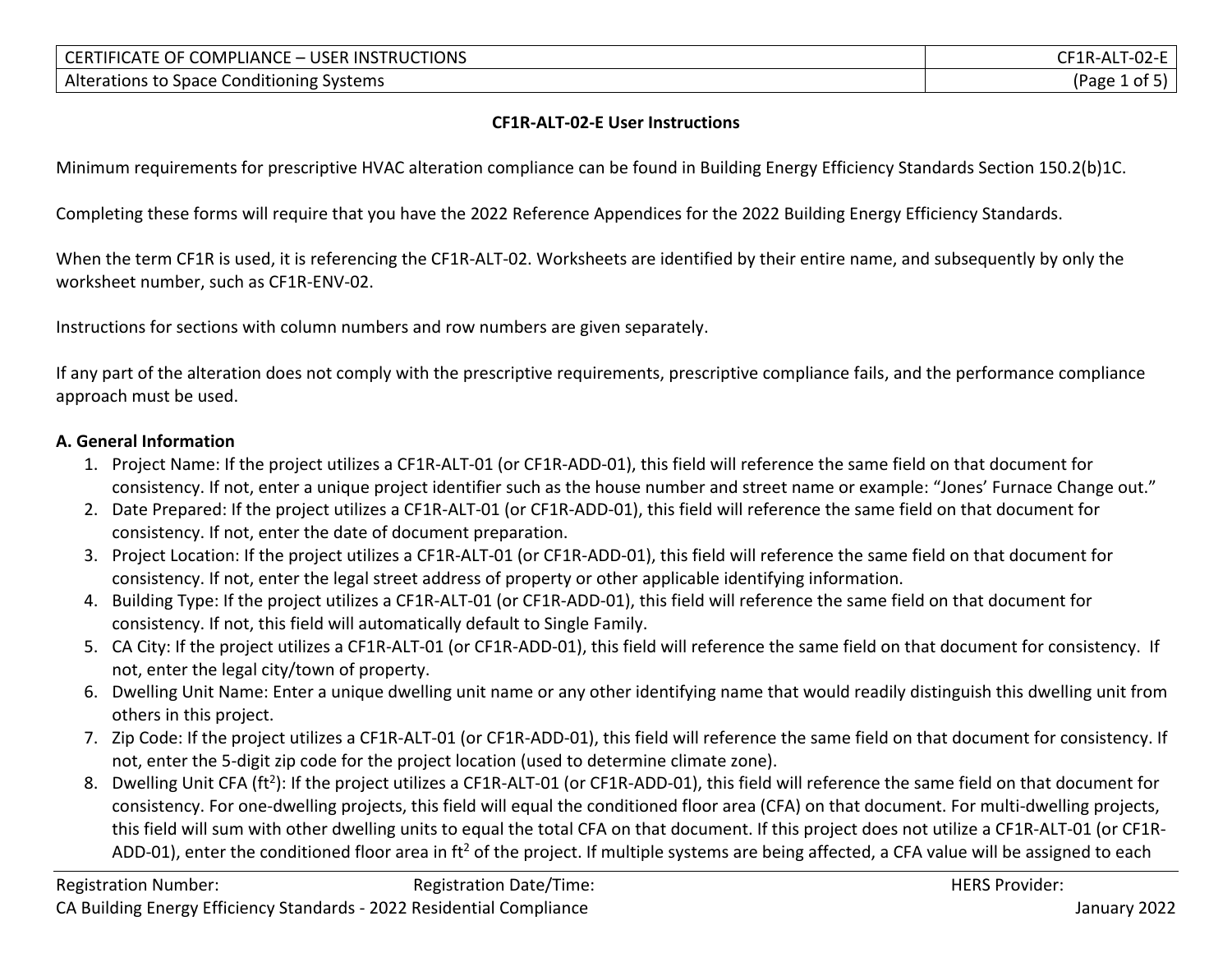| <b>COMPLIANCE</b><br><b>USER INSTRUCTIONS</b><br>OF <sub>1</sub><br>$\sf CER^-$<br>$\lambda$ HEICATE $\ell$<br>$= 1$ | $\sim$ $\sim$<br>$\mathsf{CF1R}\text{-}\mathsf{ALT}\cdot$<br>-UZ-E |
|----------------------------------------------------------------------------------------------------------------------|--------------------------------------------------------------------|
| .<br>Alterations to<br>. Systems<br>) Space Conditioning !                                                           | (Page<br>ot.                                                       |

system in Section B. Those must sum to this total for the project. For projects NOT involving all systems in the dwelling, this is the CFA of only the portion of the dwelling unit affected.

- 9. Climate Zone: If the project utilizes a CF1R-ALT-01 (or CF1R-ADD-01), this field will reference the same field on that document for consistency. If not, select the correct climate zone for the project. From the Reference Appendices, Joint Appendix, JA2.1.1.
- 10. Number of Space Conditioning (SC) Systems in this Dwelling Unit: Enter the number of space conditioning systems in the dwelling unit.

# **B. Space Conditioning (SC) System Information (Section 150.2(b)1C)**

- 1. SC System Identification or Name: Enter a unique identifier for this system that will readily distinguish it from other systems in the dwelling unit, such as "HVAC1," "upstairs system," etc. It is recommended to mark the system with this identifier using a permanent marker for ease of identification in the field. For single-system dwelling units, enter a simple name such as "HVAC."
- 2. SC System Description of Area Served: Enter a unique description of the portion of dwelling unit served by this system, such as "entire second floor," "bedroom wing," etc. For single-system dwelling units, enter a simple description such as "entire house."
- 3. CFA served by this SC System  $(ft^2)$ : Enter the CFA served by this system.
- 4. Is the altered or installed system a ducted system? Select "**YES"** if the system has a central air handler (package or split) that is connected to one or more supply air outlets via ducting of any shape or material. Select "**NO**" for nonducted systems such as ductless mini-splits, through-the-wall systems, package terminal air conditioners, etc.
- 5. Altering or installing a refrigerant containing component? Select "**YES**" if the project includes installing or replacing a component that contains refrigerant; otherwise select "**NO**." Refrigerant containing components include compressors, condensing coils, evaporator coils, refrigerant metering devices or refrigerating lines.
- 6. Installing new components? Select "**YES"** if new HVAC components such as a packaged unit, condensing unit, cooling/heating coil, or airhandling unit (e.g., furnace), etc. are being installed in the system; otherwise select "**NO**."
- 7. Installing more than 25 linear feet of new or replacement ducts? Select "**YES**" if the project involves installing more than 25 linear feet of new or replacement ducts; otherwise select "**NO**."
- 8. Is the entire duct system accessible for sealing and is more than 75 percent of the duct system new or replaced? Select "**YES**" when, upon completion of the project, more than 75 percent of the ducts will be new ducts and/or replaced ducts, AND if at any time during the project all of the ducts are accessible for duct sealing; otherwise select "**NO**." "Accessible" is defined in the Reference Appendices, Joint Appendix, JA1.
- 9. Are all of the system's components and ducts new (entirely new system) or replaced? Select "**YES**" if the duct system meets the definition of an "Entirely New or Replacement Duct System" and all of the heating and cooling components (furnace, condenser, coil, etc.) are all new or replaced; otherwise select "**NO**."
- 10. Alteration Type: This field is calculated automatically based on the information entered in previous fields. Alteration types are defined in the Reference Appendices, Joint Appendix, JA1. The alteration type will determine which of the following sections are required by this document.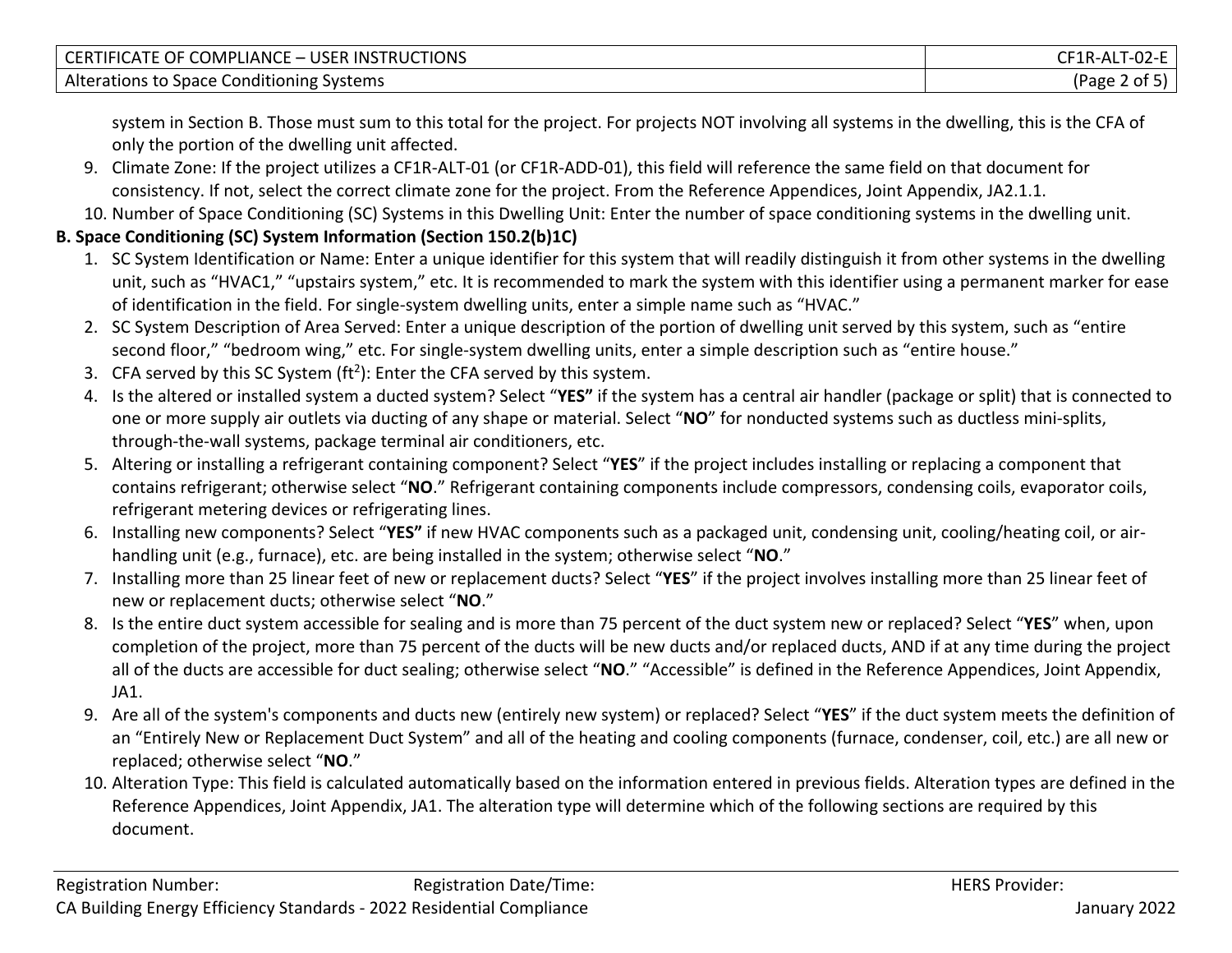| LIANCE<br>. – USER<br><b>TIONS</b><br>יMP!<br><b>CERTIFICATE</b><br>OF<br>. INS<br>TRUC | .<br>. I -02-E<br>IK ALI |
|-----------------------------------------------------------------------------------------|--------------------------|
| Alterations to Space Conditioning !                                                     | Page                     |
| : Systems                                                                               | .                        |

# **C. Extension of Existing Duct System, Greater Than 25 Feet (Section 150.2(b)1Diib)**

- 1. System Identification or Name: This field is automatically filled from entries in Section B.
- 2. SC System Location or Description of Area Served. This field is automatically filled from entries in Section B.
- 3. Required New Duct R-value: This field is automatically calculated based on the climate zone selected in Section A. It represents the minimum R-value required. The installed R-value shown on the installation certificate (CF2R) must meet or exceed this value.

# **D. Altered Space Conditioning System (Sections 150.2(b)1E and F)**

- 1. System Identification or Name: This field is automatically filled from entries in Section B.
- 2. SC System Location or Description of Area Served. This field is automatically filled from entries in Section B.
- 3. Heating System Type: Select the most appropriate heating system type from the list. If the type of system to be installed does not appear on the list, please contact the California Energy Commission Hotline at 800-772-3300.
- 4. Altered Heating Component: Select the most appropriate heating system components from the list that are being added or replaced as part of this project. You can select multiple choices if needed. If the type of component being altered does not appear on the list, please contact the California Energy Commission Hotline at 800-772-3300.
- 5. Heating Efficiency Type: Select the heating efficiency type from the list that is appropriate to the type of system being altered or installed.
- 6. Heating Minimum Efficiency Value: This field is filled automatically based on selections in previous fields. This field represents the minimum efficiency to be installed. The actual installed efficiency may be higher and will be recorded on the Installation Certificate (CF2R). Optional: the user may enter a higher-than-default value for situations where local codes or programs require a higher minimum efficiency value.
- 7. Cooling System Type: Select the most appropriate cooling system type from the list. If the type of system to be installed does not appear on the list, please contact the California Energy Commission Hotline at 800-772-3300.
- 8. Altered Cooling Components: User chooses as many as are applicable: Select the most appropriate cooling system components from the list that are being added or replaced as part of this project. You can select multiple choices if needed. If the type of component being altered does not appear on the list, please contact the California Energy Commission Hotline at 800-772-3300.
- 9. Cooling Efficiency Type: Select the cooling efficiency type from the list that is appropriate to the type of system being altered or installed.
- 10. Cooling Minimum Efficiency Value: This field is filled automatically based on selections in previous fields. This field represents the minimum efficiency to be installed. The actual installed efficiency may be higher and will be recorded on the Installation Certificate (CF2R). Optional: the user may enter a higher-than-default value for situations where local codes or programs require a higher minimum.
- 11. Required Thermostat Type: This field is filled automatically based on selections in previous fields. If "setback" appears here, a setback thermostat meeting the minimum requirements of Section 150.0(i) is required to be installed as part of this project.
- 12. New or Replaced Duct Length: Select the descriptor that describes the amount of duct, at the completion of the project that is added or replaced as part of this project.
- 13. New Duct R-value: This field is filled automatically based on the entries in previous fields and the climate zone of the project.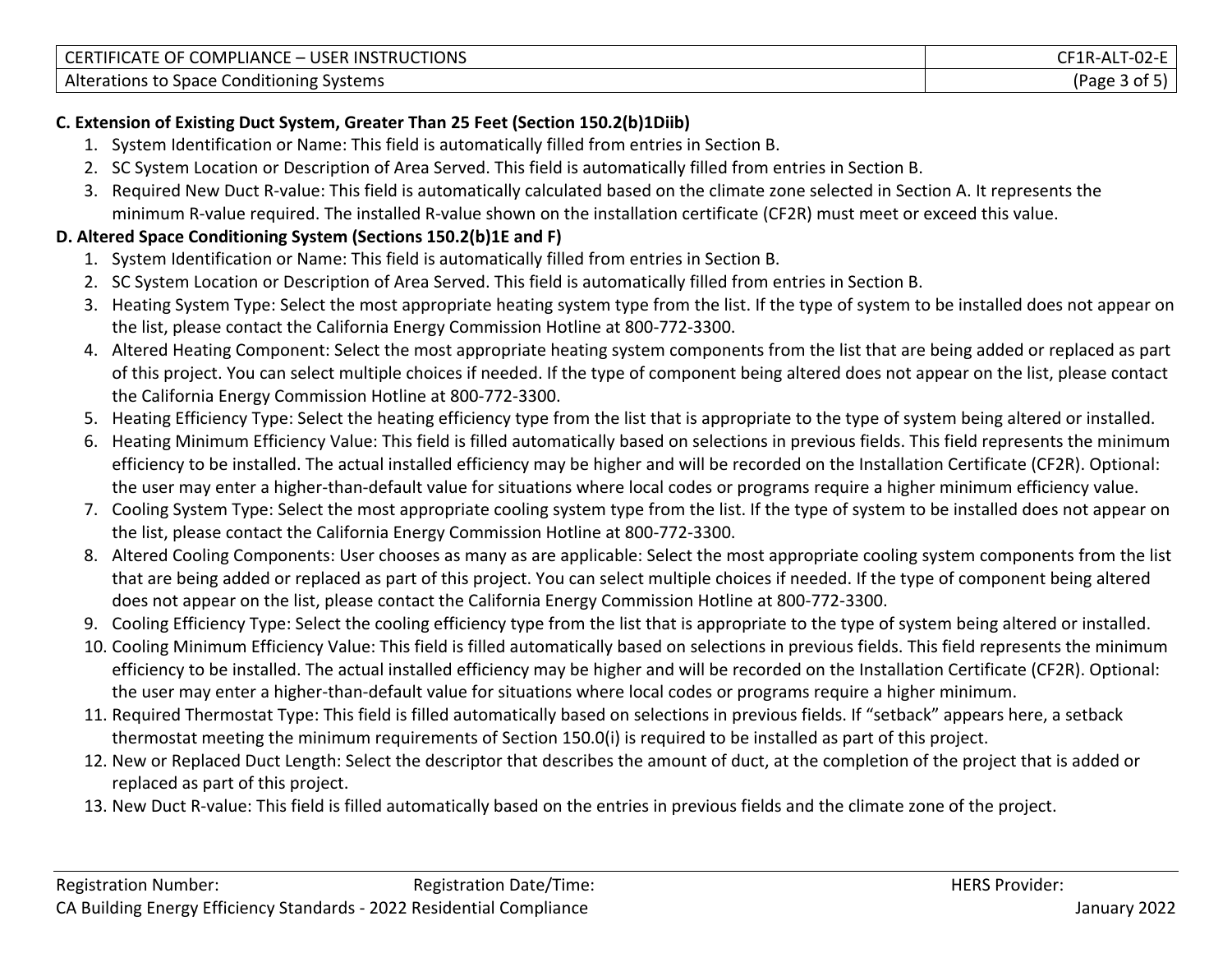| <b>COMPLIANCE</b><br>USER<br><b>UCTIONS</b><br><b>INS</b><br>UF ′<br>JER.<br>IIFICATE<br>$\overline{\phantom{0}}$<br>. | ำเว<br>⊣ R-AL<br>ັບ∠−∟<br>ᇺ |
|------------------------------------------------------------------------------------------------------------------------|-----------------------------|
| Alter:<br>Systems<br>: Conditioning<br>rations<br>Space (<br>- 11.                                                     | age'<br>Ωt                  |

# **E. Entirely New or Complete Replacement Duct System, with or without Equipment Changeout (Sections 150.2(b)1Diia and 150.2(b)1E, F)**

- 1. System Identification or Name: This field is automatically filled from entries in Section B.
- 2. SC System Location or Description of Area Served. This field is automatically filled from entries in Section B.
- 3. Heating System Type: Select the most appropriate heating system type from the list. If the type of system to be installed does not appear on the list, please contact the California Energy Commission Hotline at 800-772-3300.
- 4. Altered Heating Component: Select the most appropriate heating system components from the list that are being added or replaced as part of this project. You can select multiple choices, if needed. If the type of component being altered does not appear on the list, please contact the California Energy Commission Hotline at 800-772-3300
- 5. Heating Efficiency Type: Select the heating efficiency type from the list that is appropriate to the type of system being altered or installed.
- 6. Heating Minimum Efficiency Value: This field is filled automatically based on selections in previous fields. This field represents the minimum efficiency to be installed. The actual installed efficiency may be higher and will be recorded on the Installation Certificate (CF2R). Optional: the user may enter a higher-than-default value for situations where local codes or programs require a higher minimum.
- 7. Cooling System Type: Select the most appropriate cooling system type from the list. If the type of system to be installed does not appear on the list, please contact the California Energy Commission Hotline at 800-772-3300.
- 8. Altered Cooling Components: User chooses as many as that are applicable: Select the most appropriate cooling system components from the list that are being added or replaced as part of this project. You can select multiple choices, if needed. If the type of component being altered does not appear on the list, please contact the California Energy Commission Hotline at 800-772-3300
- 9. Cooling Efficiency Type: Select the cooling efficiency type from the list that is appropriate to the type of system being altered or installed.
- 10. Cooling Minimum Efficiency Value: This field is filled automatically based on selections in previous fields. This field represents the minimum efficiency to be installed. The actual installed efficiency may be higher and will be recorded on the Installation Certificate (CF2R). Optional: the user may enter a higher-than-default value for situations where local codes or programs require a higher minimum.
- 11. Required Thermostat Type: This field is filled automatically based on selections in previous fields. If "setback" appears here, a setback thermostat meeting the minimum requirements is required to be installed as part of this project.
- 12. New Duct R-value: This field is filled automatically based on the entries in previous fields and the climate zone of the project.